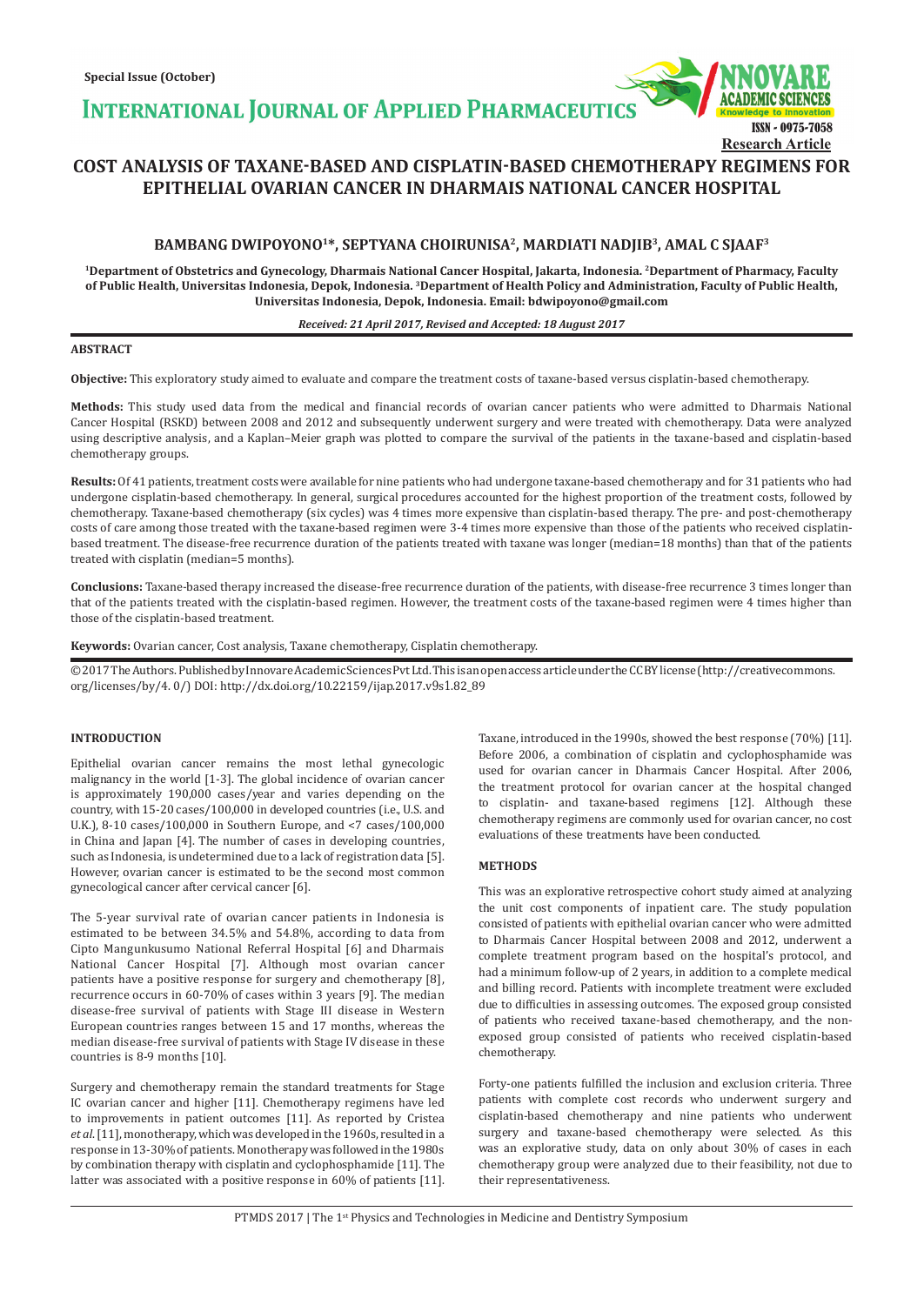To obtain surgery costs, data were collected on 13 patients who underwent surgery only. This was done due to the difficulty in obtaining surgery only costs on the patients who underwent both surgery and chemotherapy. However, the characteristics of the patients who underwent surgery only were similar to those who underwent both surgery and chemotherapy, as the surgery procedure in both groups adhered to standard protocols adopted at Dharmais Cancer Hospital.

Patients' medical data were obtained from their medical records. The data included age, education level, insurance, parity, cancer stage, complete/incomplete surgery, hemoglobin, albumin, Ca125 presurgery levels, and cancer recurrence. Surgery-related costs included operating theater, intensive care unit/high care unit, ward, drug, examination of surgical specimen, laboratory test, and blood transfusion costs. Chemotherapy-related costs included pre- and post-chemotherapy expenses. These included the chemotherapy regimen, drugs for treating side effects and complications, ward fees, doctors' fees, and any supporting material costs.

#### **Statistical analysis**

A descriptive analysis of the cost-related data was conducted. A Kaplan–Meier graph was plotted to compare the survival of the patients in the taxane-based and cisplatin-based chemotherapy groups.

#### **RESULTS**

As shown in Table 1, the patients who received cisplatin-based chemotherapy were younger (median: 42 years) than those who received taxane-based chemotherapy (median: 51 years). The hemoglobin level of more than half of the patients in the taxane group  $(81.3%)$  was above 10 g/dL, whereas it exceeded this level in only 18.8% of the patients in the cisplatin group.

In general, surgical procedures accounted for the highest treatment costs among all the cost components (pre-chemotherapy, chemotherapy, and post-chemotherapy). In the surgical subcomponent, the costs for operating rooms, medical personnel, and medicine accounted for the highest costs. The total cost of the surgery was approximately IDR 80-97 million. Operating room costs accounted for the highest proportion (23.4%) of the total costs, followed by operational costs for doctors (20%, approximately IDR 22.8 million), medicine(15- 20%,approximately IDR 12-20 million), intensive/high care unit or ward (7.5%, approximately IDR 5.8 million), and finally, medical consumable materials (3%).

The second highest cost incurred after surgery was the cost of chemotherapy. The highest subcomponent cost of chemotherapy was the medicine/regimen. The cost of each cycle of taxane-based chemotherapy was approximately IDR 7.1 million (53% from 13.4 million). The cost of each cycle of cisplatin-based chemotherapy was IDR 1.5 million (50% from 3.1 million). Six cycles of taxane-based chemotherapy were approximately 4 times more expensive than cisplatin-based chemotherapy, with a cost of IDR 80 million for the former compared to IDR 18 million for the latter. The pre- and postchemotherapy costs of the care of those treated with the taxane-based

#### **Table 1: Characteristic of the ovarian cancer patients**

| <b>Variables</b>                   | Type of chemotherapy | <b>Total</b>    | $\mathbf{p}$   |       |
|------------------------------------|----------------------|-----------------|----------------|-------|
|                                    | n(%                  |                 |                |       |
|                                    | Cisplatin $(n=9)$    | Taxane $(n=31)$ |                |       |
| Age (years), mean                  | $45.9 \pm 4.5$       | $50.3 \pm 1.0$  |                |       |
| Age (years), median                | 42                   | 51              |                |       |
| Min-max                            | 35-77                | $40 - 62$       |                |       |
| Age group (years)                  |                      |                 |                |       |
| $\leq 50$                          | 7(33.3)              | 14 (66.7)       | 21             | 0.083 |
| 51-60                              | 1(5.9)               | 16(94.1)        | 17             |       |
| >60                                | 1(50)                | 1(50)           | $\overline{2}$ |       |
| <b>Education level</b>             |                      |                 |                |       |
| Secondary                          | 7(26.9)              | 19 (73.1)       | 26             | 0.391 |
| Primary                            | 1(9.1)               | 10 (90.9)       | 11             |       |
| Source of fund                     |                      |                 |                |       |
| Insurance                          | 4(25)                | 12(75)          | 16             |       |
| No Insurance                       | 4(19)                | 17 (81)         | 21             |       |
| Parity                             |                      |                 |                |       |
| $0 - 1$                            | 4(30.8)              | 9(69.2)         | 13             | 0.613 |
| $\geq$ 2                           | 4(33.3)              | 8(66.7)         | 12             |       |
| Stage                              |                      |                 |                |       |
| $\rm{II}$                          | 2(25)                | 6(75)           | 8              | 0.607 |
| II and IV                          | 7(22.6)              | 24 (77.4)       | 31             |       |
| Surgery                            |                      |                 |                |       |
| Complete                           | 5(38.5)              | 8(61.5)         | 13             | 0.348 |
| Incomplete                         | 1(16.7)              | 5(83.3)         | 6              |       |
| Presurgery hemoglobin level (g/dL) |                      |                 |                |       |
| < 10                               | 3(42.9)              | 4(57.1)         | 7              | 0.187 |
| $\geq 10$                          | 6(18.8)              | 26 (81.3)       | 32             |       |
| Presurgery albumin level (mg/dL)   |                      |                 |                |       |
| $\leq 3.5$                         | 4(21.1)              | 15 (78.9)       | 19             | 0.506 |
| >3.5                               | 4(26.7)              | 11(73.3)        | 15             |       |
| Presurgery Ca125 level             |                      |                 |                |       |
| $\leq 35$                          | 0(0)                 | 4(100)          | 4              | 0.365 |
| 35.1-200                           | 2(40)                | 3(60)           | 5              |       |
| >200                               | 4(23.5)              | 13 (76.5)       | 17             |       |
| Recurrence                         |                      |                 |                |       |
| Yes                                | 3(20)                | 12 (80)         | 15             | 0.519 |
| N <sub>o</sub>                     | 3(37.5)              | 5(62.5)         | 8              |       |
| Lost to follow up                  | 3(20)                | 12 (80)         | 15             |       |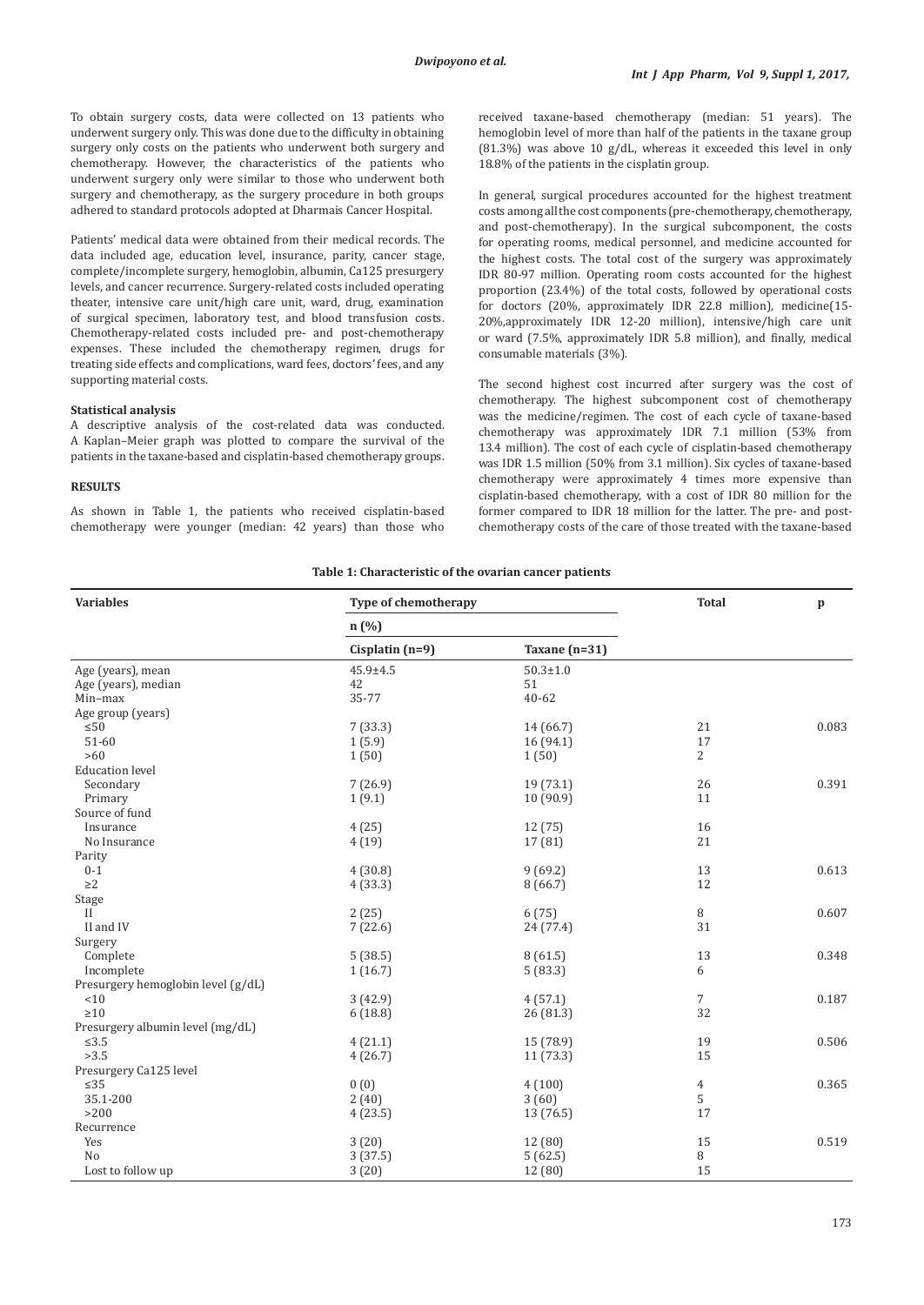| Table 2: Treatment costs of ovarian cancer patients based on the type of chemotherapy |
|---------------------------------------------------------------------------------------|
|                                                                                       |

| <b>Variables</b>           |    | <b>Cisplatin based</b> | % Cost | <b>Taxane based</b> | % Cost |
|----------------------------|----|------------------------|--------|---------------------|--------|
| Surgery                    | 13 | Rp. 81.133.836         | 78     | Rp. 81.133.836      | 45.7   |
| Chemotherapy/6 cycles      | 12 | Rp. 18.822.666         | 18     | Rp. 80.739.390      | 45.4   |
| Pre-chemotherapy/6 cycles  |    | Rp. 1.880.964          |        | Rp. 6.130.410       | 3.5    |
| Post-chemotherapy/6 cycles |    | Rp. 2.436.216          |        | Rp. 9.660.432       | 5.4    |
| Total costs                |    | Rp. 104.273.682        | 100    | Rp. 177.664.068     | 100.0  |

regimen were 3-4 times higher than those treated with the cisplatinbased regimen. Treatment costs of ovarian cancer patients based on the type of chemotherapy are described in Table 2.

Based on the cumulative survival probability, the patients treated with taxane were more likely to have a higher survival probability (50%) and longer disease-free duration (median=18 months) than the patients who were treated with cisplatin (survival probability = 0%; median=5 months). Overall, the results showed that the disease-free duration of the patients who received the taxane-based chemotherapy was 3 times longer than that of the patients who were treated with the cisplatin-based regimen. Cumulative survival probability of ovarian cancer patients based on the type of chemotherapy is described in Fig. 1. Median disease-free survival based on a 2-year follow-up is shown in Table 3.

# **DISCUSSION**

#### **Costs of surgery**

The surgery-related cost of ovarian cancer in Indonesia was approximately IDR 81 million. This cost was lower than the reported cost in the U.S., which was between \$200 and \$300 million U.S. dollars in the years up to and including 2004 [13].

## **Chemotherapy cost**

The mean cost of cisplatin-based chemotherapy in Indonesia was IDR 18 million or roughly one-fourth cheaper than that of taxanebased chemotherapy, which cost IDR 80 million for six cycles. The components that contributed to the direct cost of chemotherapy were medication, pre- and post-chemotherapy medication, and adverse effects, which incurred additional personal or examination costs [13]. The incremental cost for taxane-based therapy per life-year saved was IDR 95 million or equal to \$7,056. Its cost effectiveness was better than that reported in Spain (\$6,395), France (\$6,642), and the U.K. (\$ 6,403) but poorer than that reported in the Netherlands (\$7,796), Germany (\$9,362), and Italy (\$ 11,420) [14,15].

The approximate pre- and post-chemotherapy costs of the taxane-based therapy, including adverse effects of the treatment, were 6.1 and IDR 9.6million, respectively. For the cisplatin-based regimen, these costs were IDR 1.8 and 2.4 million, respectively. The pre- and post-chemotherapy costs of the taxane-based chemotherapy were 3-4 times higher than those incurred with cisplatin-based chemotherapy. According to the literature, adverse effects of taxane-based chemotherapy include neurotoxicity and hematological disturbances [16].

Although a standard protocol is in place at Dharmais Cancer Hospital for ovarian cancer treatment, the doctor's preference and the procurement process, including the price of medications, discounts, and availability, lead to variations in the use of ovarian cancer medications. These variations result in differences in treatment costs. The procurement process for medical materials and equipment at Dharmais Cancer Hospital also affect total treatment costs. In this study, the cost included the cost of medical materials and equipment used in surgery procedure but excluded the cost of medical materials and equipment in the chemotherapy procedure because of the insignificant nature of these costs as compared to the total cost of medications and medical services.

Reviews on the Health Technology Assessment and clinical pathway implementation are expected to improve the efficiency of the service

**Table 3: Median disease‑free survival based on a 2‑year follow‑up**

| Diseases-      | Time (months)                        |                                      |  |  |
|----------------|--------------------------------------|--------------------------------------|--|--|
| free survival  | Cisplatin based $(n=6)$              | Taxane based (n=29)                  |  |  |
| Mean<br>Median | $13.7\pm4.23$ (SE)<br>$5$ (SE, none) | $16.6 \pm 1.6$ (SE)<br>$18+4.8$ (SE) |  |  |

SE: Standard error



**Fig. 1: Cumulative survival probability of ovarian cancer patients based on the type of chemotherapy**

by lowering service costs and lengths of hospital stays, in addition to improving the quality of the service [17].

#### **Recurrence**

Based on a 2-year follow-up, the cumulative survival probability of the patients who received the cisplatin-based and taxane-based therapies was ±50% and ±40%, respectively, with a lost to follow-up rate of 34.3%. The mean and median period of recurrence in the taxane-based chemotherapy group was 16.6 months and 18 months, respectively. In the cisplatin-based chemotherapy group, the mean and median period of recurrence was 13.7 months and 5 months, respectively. The results for medial survival were similar to those found in the GOG 111-Dutch/ Danish-AGO-GOG 158 study, which reported that the median survival of patients who received taxane-based treatment was 16-19.4 months [18]. However, the median survival of patients who received cisplatin-based treatment in the Dutch/Danish study was different (11.5-13 months).

# **CONCLUSION**

The total cost of taxane-based chemotherapy was 4-5 times higher than the cost of cisplatin-based therapy. The mean and median period of recurrence were 13.7months and 5months, respectively, in the cisplatinbased group, and it was 16.6 months and 18 months, respectively, in the taxane-based group. The probability of non-recurrence in the patients who received cisplatin-based chemotherapy was 50%, whereas it was 42% in the taxane-based group. This study found that a taxane-based regimen used as adjuvant chemotherapy was 3 times more protective against the recurrence of ovarian cancer as compared to cisplatin-based chemotherapy.